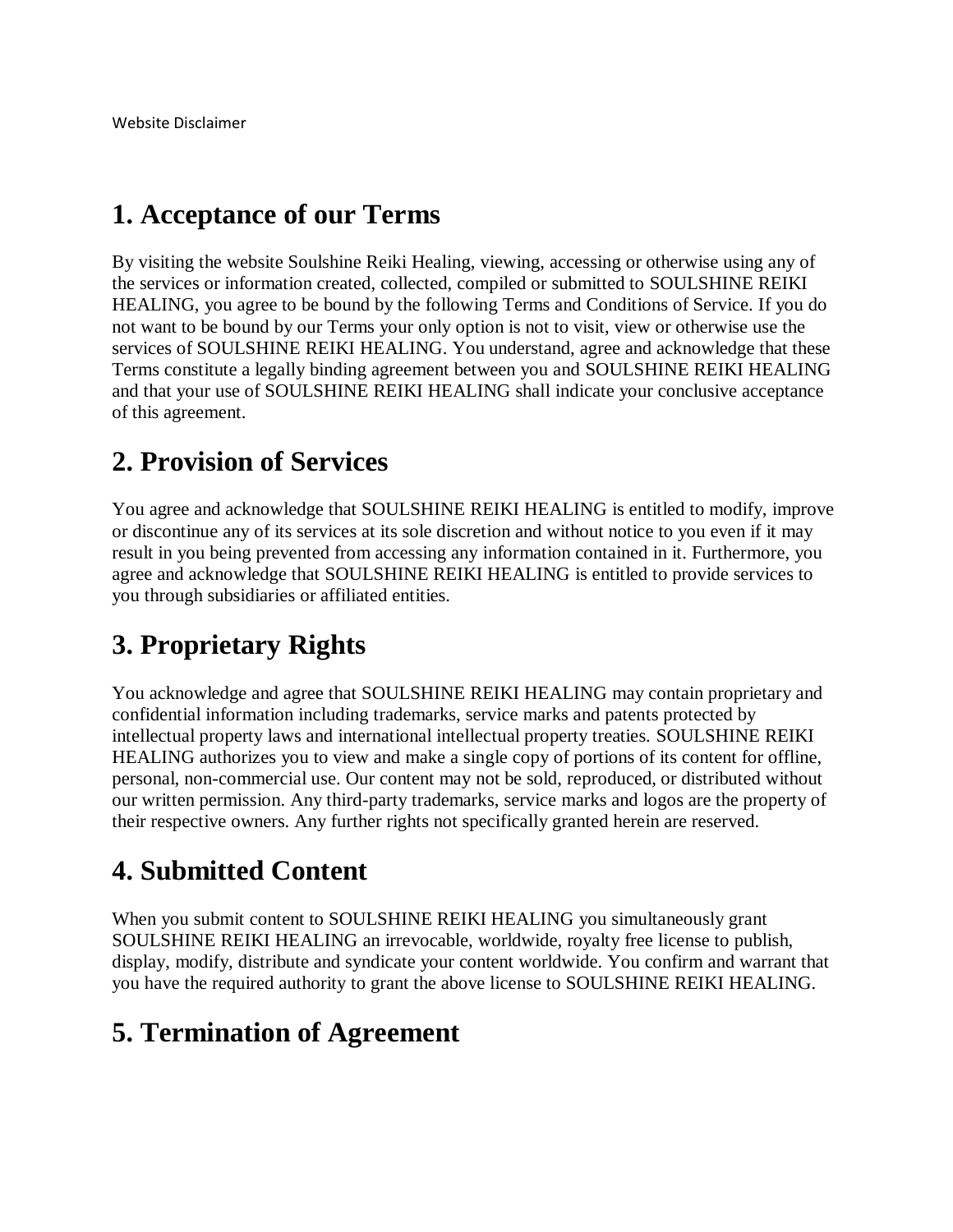The Terms of this agreement will continue to apply in perpetuity until terminated by either party without notice at any time for any reason. Terms that are to continue in perpetuity shall be unaffected by the termination of this agreement.

## **6. Disclaimer of Warranties**

You understand and agree that your use of SOULSHINE REIKI HEALING is entirely at your own risk and that our services are provided "As Is" and "As Available". SOULSHINE REIKI HEALING does not make any express or implied warranties, endorsements or representations whatsoever as to the operation of the SOULSHINE REIKI HEALING website, information, content, materials, or products. This shall include, but not be limited to, implied warranties of merchantability and fitness for a particular purpose and non-infringement, and warranties that access to or use of the service will be uninterrupted or error-free or that defects in the service will be corrected.

# **7. Limitation of Liability**

You understand and agree that SOULSHINE REIKI HEALING and any of its subsidiaries or affiliates shall in no event be liable for any direct, indirect, incidental, consequential, or exemplary damages. This shall include, but not be limited to damages for loss of profits, business interruption, business reputation or goodwill, loss of programs or information or other intangible loss arising out of the use of or the inability to use the service, or information, or any permanent or temporary cessation of such service or access to information, or the deletion or corruption of any content or information, or the failure to store any content or information. The above limitation shall apply whether or not SOULSHINE REIKI HEALING has been advised of or should have been aware of the possibility of such damages. In jurisdictions where the exclusion or limitation of liability for consequential or incidental damages is not allowed the liability of SOULSHINE REIKI HEALING is limited to the greatest extent permitted by law.

# **8. External Content**

SOULSHINE REIKI HEALING may include hyperlinks to third-party content, advertising or websites. You acknowledge and agree that SOULSHINE REIKI HEALING is not responsible for and does not endorse any advertising, products or resource available from such resources or websites.

# **9. Jurisdiction**

You expressly understand and agree to submit to the personal and exclusive jurisdiction of the courts of the country, state, province or territory determined solely by SOULSHINE REIKI HEALING to resolve any legal matter arising from this agreement or related to your use of SOULSHINE REIKI HEALING. If the court of law having jurisdiction, rules that any provision of the agreement is invalid, then that provision will be removed from the Terms and the remaining Terms will continue to be valid.